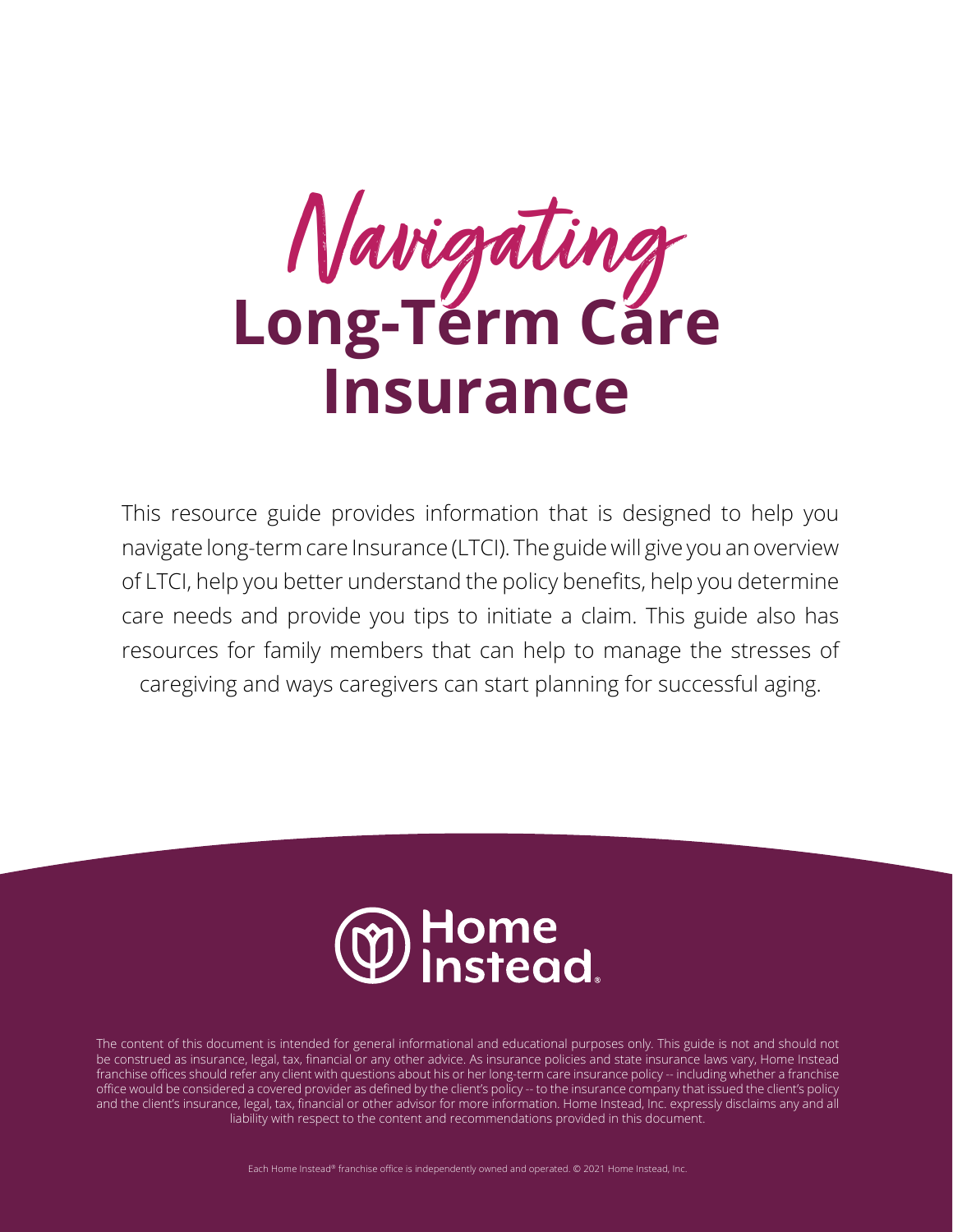# **Table of Contents**

| Determining Level of Care Needed                                                                                                                                                                                               |    |
|--------------------------------------------------------------------------------------------------------------------------------------------------------------------------------------------------------------------------------|----|
|                                                                                                                                                                                                                                |    |
| Finding a Care Provider 8                                                                                                                                                                                                      |    |
|                                                                                                                                                                                                                                |    |
|                                                                                                                                                                                                                                |    |
|                                                                                                                                                                                                                                | 10 |
|                                                                                                                                                                                                                                |    |
|                                                                                                                                                                                                                                |    |
| Family Caregiver Support and Resources <b>Manual Community Caregiver</b> Support and Resources                                                                                                                                 | 12 |
|                                                                                                                                                                                                                                | 13 |
| Long-Term Care Insurance Glossary [15] [16] All Manuscription of the USA of the Manuscription of the Manuscription of the Manuscription of the Manuscription of the Manuscription of the Manuscription of the Manuscription of |    |

We wish to acknowledge Bill Comfort, CSA, CLTC, LTCCP(R) of Comfort Assurance Group, LLC for his expertise and contribution to this guide.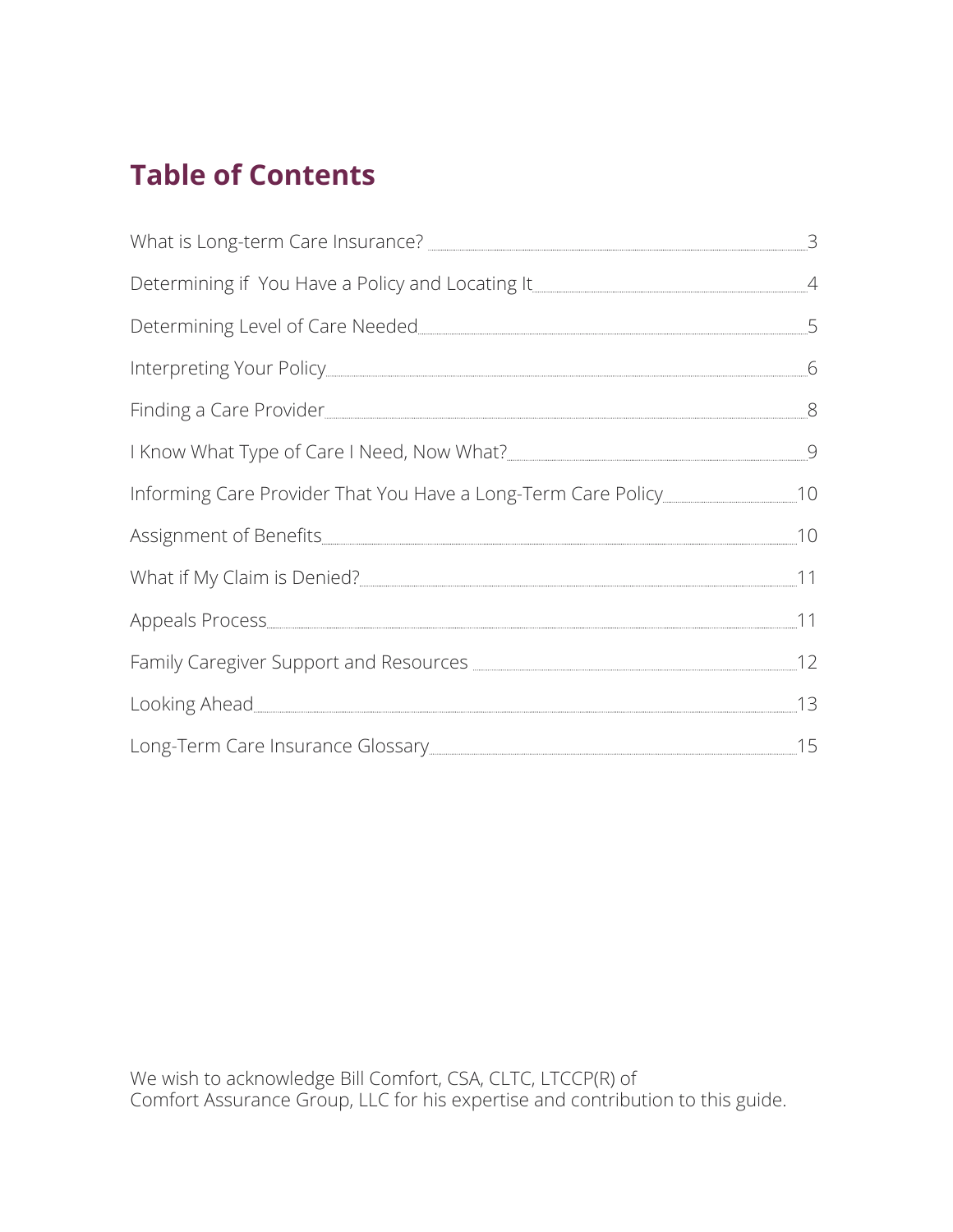## **What is Long-term Care Insurance?**

**Long-term care insurance (LTCI) is a form of insurance that is generally intended to cover services needed to care for a person in later life.** 

If a person chooses to purchase a LTCI policy, the policyholder pays premiums over time (typically over the course of many years and sometimes even decades). When the policyholder reaches a point where they want to use their LTCI policy, they can make a claim on the LTCI policy. Generally, the LTCI policy is a signed contract between the insurance provider and the policyholder. Each policy's provisions and policies are unique to the person and because of that, it is likely that no two policies are the same and even policies within the same insurance provider may be different. To get the most out of the benefits offered, it is best to review each LTCI policy individually with the policyholder to understand their policy's covered benefits and policies.

A person typically goes on claim when he or she needs assistance with at least two Activities of Daily Living (ADLs) or is cognitively impaired (typically caused by Alzheimer's or another dementia). ADLs can be described as basic physical activities and functions performed on a daily basis that are usually done without assistance. ADLs for LTCI are: eating; dressing; bathing; toileting; transferring and continence. The long-term care services that are covered by your LTCI policy may include home care, skilled care at home, assisted living, adult daycare, respite care and nursing home care.

## **General LTCI Claim Timeline**

Now that you know what LTCI is, this graphic will give you an idea of a general LTCI claim timeline. The remainder of the guide will go into depth on each step of the claim process.

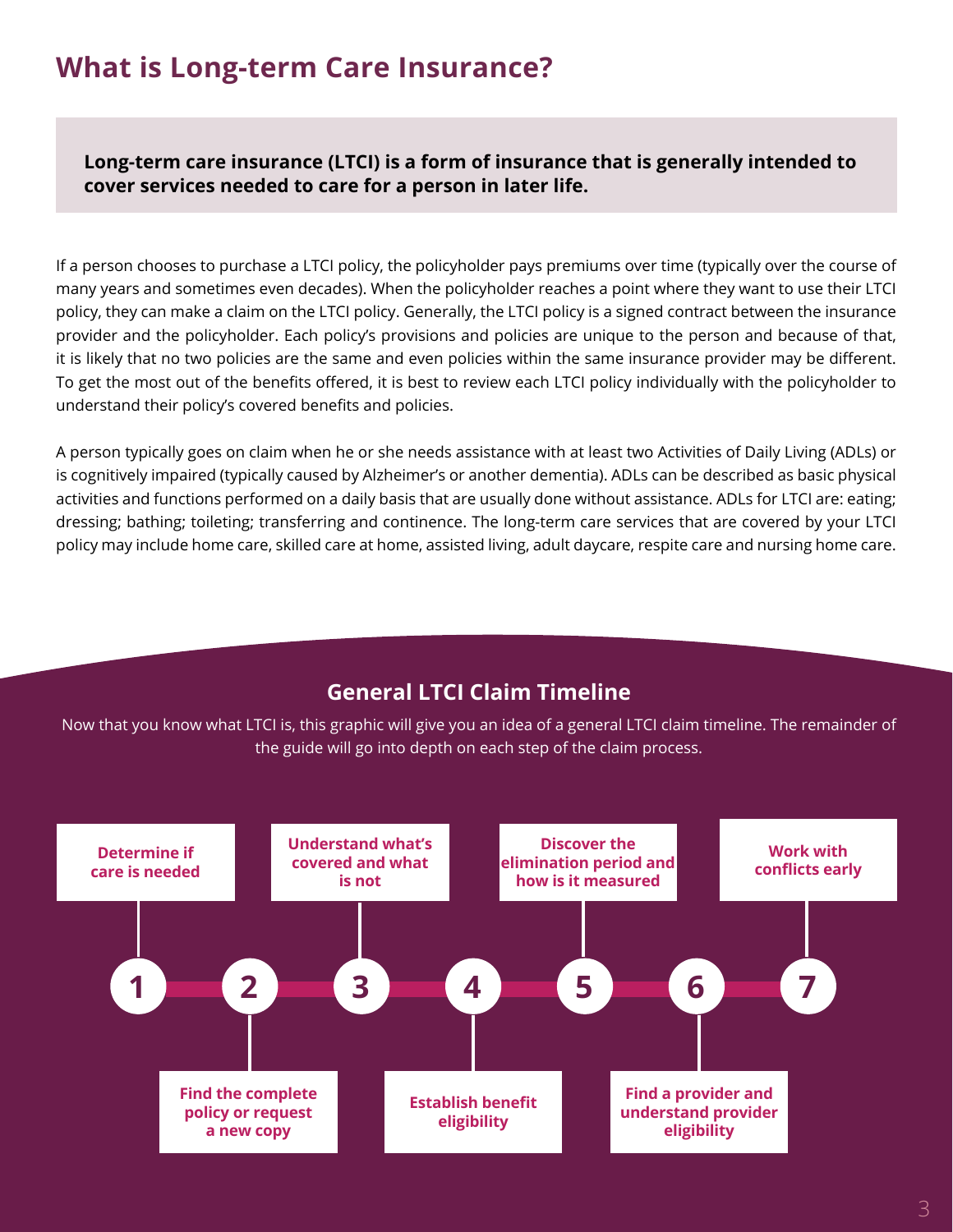## **Determining if You Have a Policy and Locating It**

If you have a LTCI policy, it is best to get a copy of the entire policy. You may have to contact the LTCI provider to receive a new copy. The policy will help you to better understand the benefits you are eligible for. If you are unsure of where your copy of the policy is located, here are a few tips of places to look: safety deposit box, household safe or filing cabinet, contact your insurance agent and/or financial advisor or try to find a past billing statement.

## **I Don't Have a Policy, What are the Options?**

If you do not have a LTCI policy you may or may not be eligible for LTCI. If you are under the age of 84 and you are in relatively good health, you are more likely to qualify. Contact your financial advisor or insurance agent to learn more.

If you are in need of services, it is too late to purchase a LTCI policy. However, there are alternative options for funding long-term care. To learn more about these and other funding options, download this **[Funding Solutions Guide](https://www.homeinstead.com/contentassets/5365a3aea4e6434491db11e7de0035a5/hi_sp_funding_sollutions_guide_insides_digital.pdf)**.

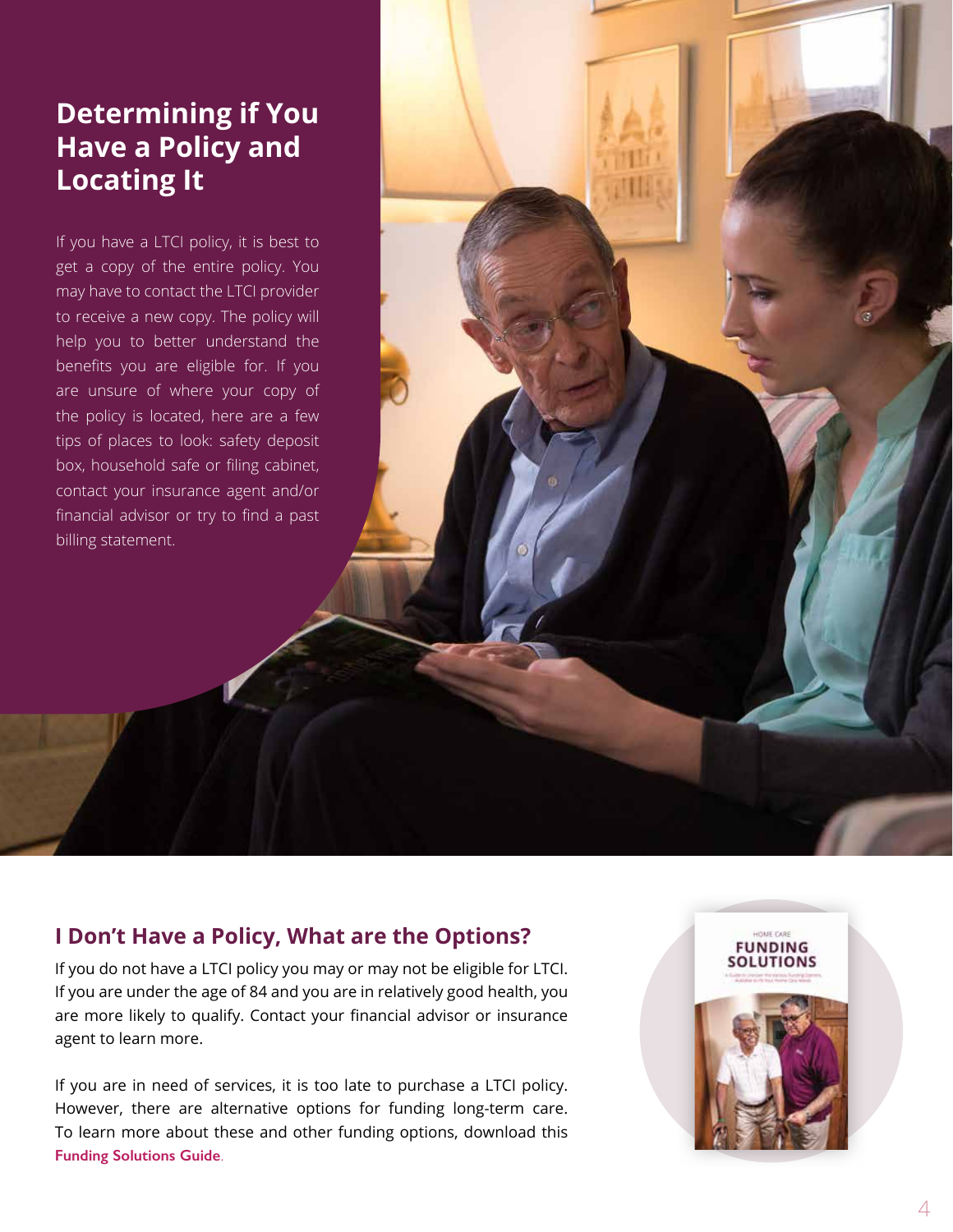## **Determining Level of Care Needed**

Once you have located the policy, you might consider assessing the individual's care needs. If the person is living independently, you might consider the following 10 signs that can help indicate whether it might be time for some extra assistance in the home. You may also start to notice changes in the person's physical Activities of Daily Living (ADLs), Instrumental Activities of Daily Living (IADLs) or cognitive functioning that could indicate the need for additional support.

- **1. Household bills piling up.** Older adults can feel overwhelmed by the simple task of opening and responding to daily mail.
- **2. Reluctance to leave the house.** Rather than ask for help, older adults who are having trouble with such functions as walking, remembering and hearing will pull away from their community and isolate themselves.
- **3. Losing interest in meals.** Older adults who suddenly find themselves alone, perhaps after the death of a spouse, can be easily discouraged by such tasks as cooking and tend not to eat properly.
- **4. Declining personal hygiene.** Changes in appearance or hygiene, such as unkempt hair and body odor, failing to change clothes for days on end or wearing clothes that are inappropriate for the weather, are among the more obvious signs that a older adult may need assistance.
- **5. Declining driving skills.** Look for evidence of parking or speeding tickets, fender-benders, dents and scratches on the car.
- **6. Scorched pots and pans.** Cookware left forgotten on top of an open flame may be a sign of short-term memory loss or even dementia.
- **7. Possible signs of depression.** Feelings of hopelessness and despair, listlessness, fewer visits with friends and family, a change of sleeping patterns and lack of interest in the usual hobbies and activities may be indicators of depression.
- **8. Missed doctors' appointments and social engagements.** These may be signs of depression or forgetfulness. But the signs may also be the result of no longer having a driver's license and not knowing how to get alternative transportation.
- **9. Unkempt house.** Changes in housekeeping may come about because the older adult is physically tired. This could also result from depression.
- **10. Losing track of medications.** Older adults often take multiple prescriptions for various health conditions. Keeping track without reminders and assistance can be confusing.



**ADLs are basic activities and functions performed on a daily basis that are usually done without assistance. The six ADLs are:**

- eating
- dressing
- bathing
- toileting
- transferring
- continence

**IADLs, on the other hand, are those activities instrumental to our daily routines such as:**

- driving
- preparing meals
- doing housework
- shopping
- managing finances
- managing medication
- using the telephone

**(Help with IADLs alone does NOT qualify for LTCI benefit payments, but these services are covered if otherwise benefit eligible.)**

If you would like a free care consultation with a local Home Instead representative, call **(888) 230-8075.**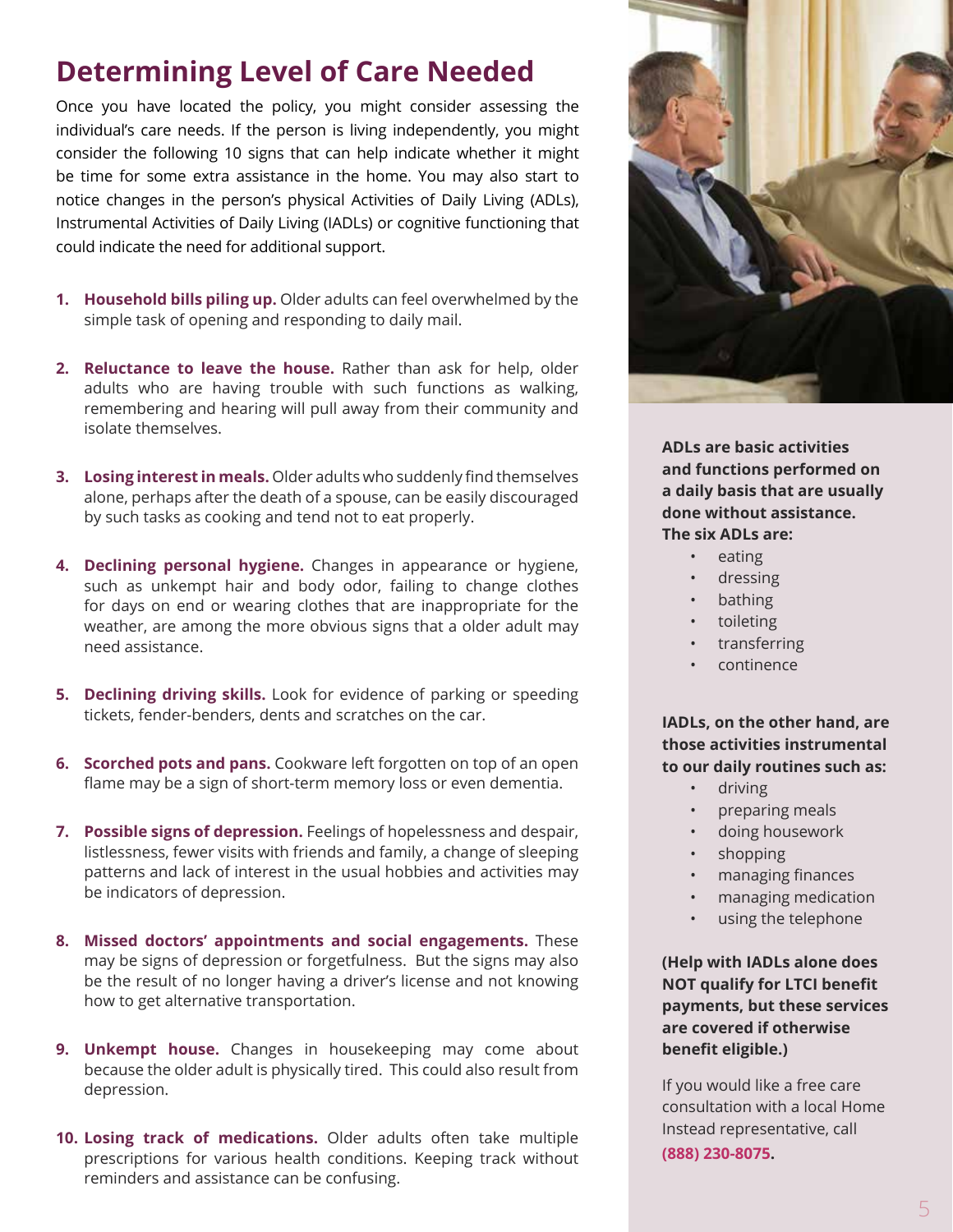## **Interpreting Your Policy**

<span id="page-5-0"></span>Once you have determined your care needs, you may want to understand the LTCI policy and the services covered. Here are some key areas of the policy to consider reviewing:

## **First Things First - Benefit Eligibility**

Nothing happens in a LTCI policy until the policyholder is considered "benefit eligible" - think of this as a degree of "disability." To "trigger" benefits most policies look at either:





Needing assistance with at least 2 out of the 6 physical ADLs

Needing supervision because of a "cognitive impairment", such as Alzheimer's disease or related dementias

Most policies consider ADL assistance to be at least "stand-by" help to make sure the policyholder remains safe. A few policies require the help to be fully "hands-on" before becoming benefit eligible. See the **Glossary** for more details on Benefit Triggers.

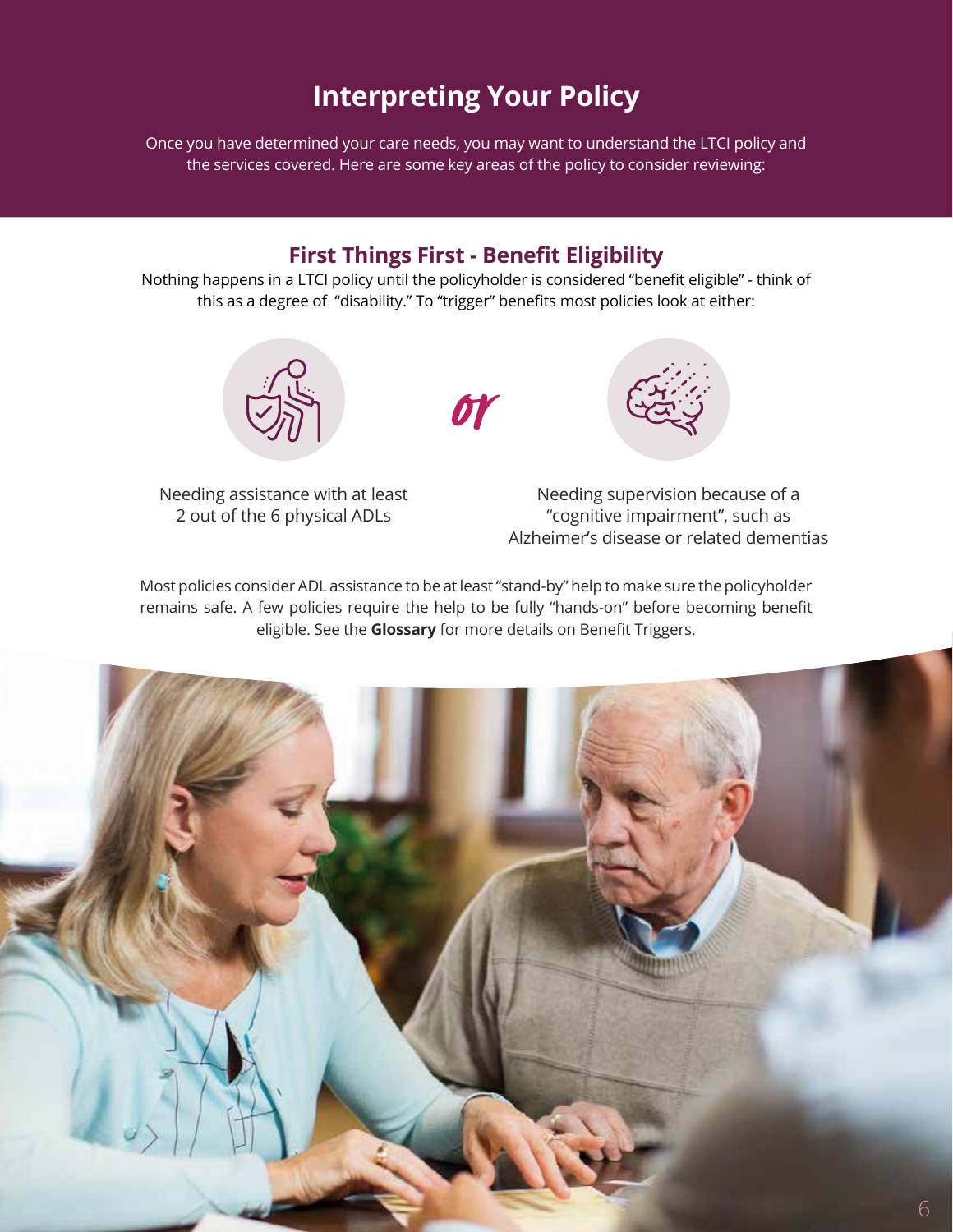## **The Elimination Period**

Understanding the elimination period will help you determine when your policy will start covering the cost of care. The elimination period must be met before a policyholder receives benefit payments. It is similar to a deductible and is usually expressed as the number of days that must pass before actual benefit dollars are paid. In other words, you must pay out of pocket for the care during the elimination period before the benefit kicks in. While most policies measure a number of days – 20, 30, 60, 90, 100, and 180 days are common examples – it is not accurate to think of the elimination period simply as a "waiting period."

## Example

If an individual receives covered home care services 3 days a week with a policy requiring a 90-day elimination period, it could take more than 7 months for the client to accumulate the 90 days if only measuring the "days of service."

For an elimination period to begin, the client must be determined to be eligible for benefits and receiving covered care according to a written plan of care. The shorter the elimination period, the less money an individual typically pays out of pocket; therefore, there is generally a lower "deductible". Shorter elimination periods are comparatively more expensive to purchase.

For most policies, if the in-home care provider does not meet the specified definition of a covered service provider, then those days of care from the in-home care provider generally do not count toward the elimination period.

Most policies count only days of covered "service" which can be a problem for home care as noted in the example above. Some policies have an elimination period "credit", meaning that, if 1 to 3 days of covered care are received in a week, then all 7 days in the week are credited. This can be an easier elimination period to fulfill, but it is still important that the in-home care provider is defined as a covered, approved provider in the policy.

In some rare circumstances, a policy will require only a "calendar day" elimination period, which is a true waiting period that begins as soon as basic benefit eligibility is established, no matter who provides care. While this type of elimination period is not common, people tend to imagine that this is how the elimination period works.

## **Home Modifications and Durable Medical Equipment**

Often times there are benefits that are not necessarily considered to be care needs but could help you stay safe at home. Some policies have extra benefits that can be used to make modifications to your home. For example, installing a walk in shower, grab bars, or wheelchair ramp. Some policies may also have a benefit for durable medical equipment (DME) that would help to make life at home a little easier. For example, a toilet seat riser, walker or wheelchair. If available, these benefits can often be paid during the elimination period, but the policyholder must still be benefit eligible to receive this coverage.

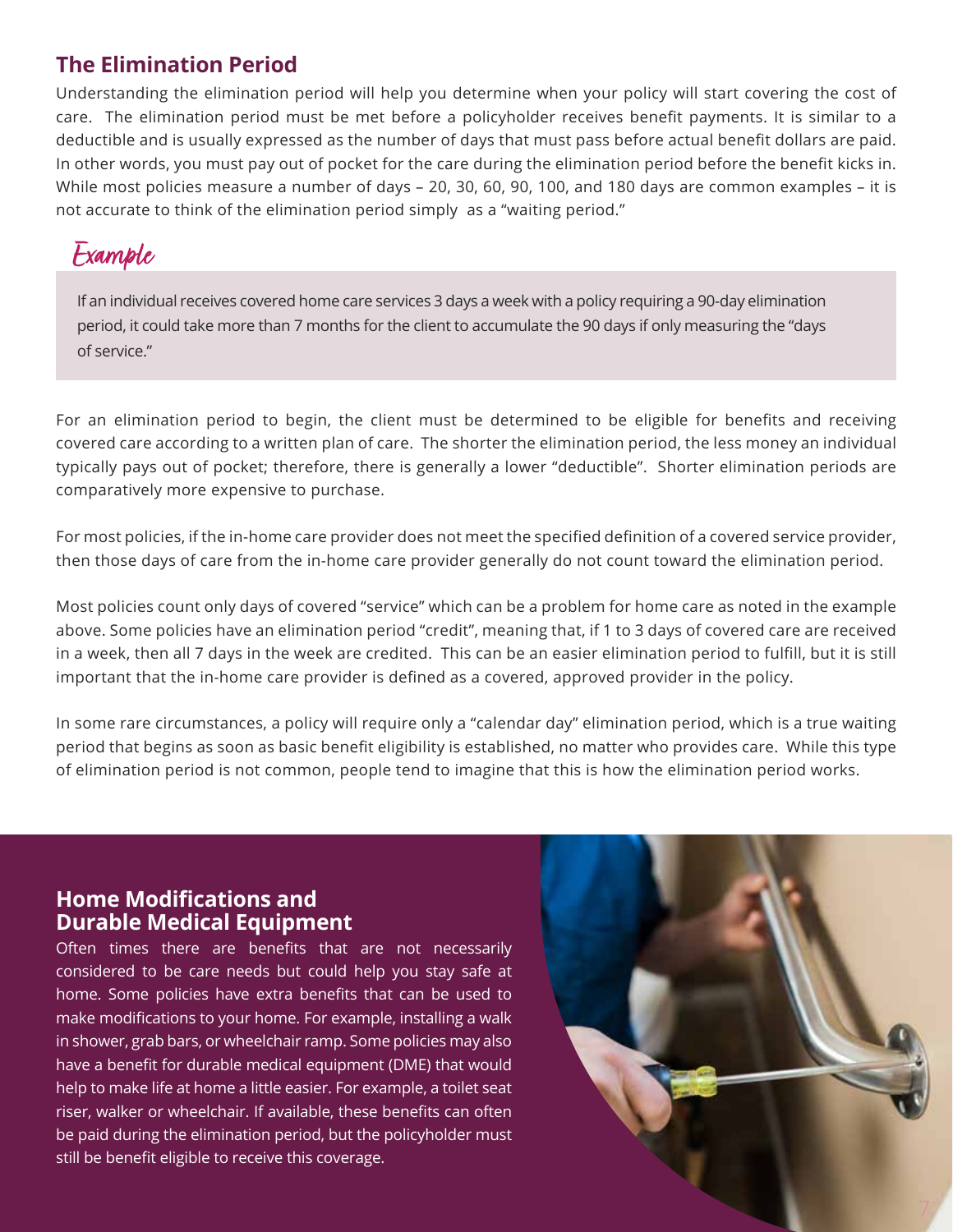## **Finding a Care Provider**

If you are still living at home and needing assistance with ADLs and IADLs, home care is a solution that provides professionally trained caregivers to assist with your care needs while helping you to remain independent and safe at home.

Professional caregivers can generally be grouped into three different categories: agency employee, independent contractor with a registry and independent caregivers. As there may be different business models for each caregiver category in the marketplace, the following information is intended as a general summary of typical differences between these categories. This is not intended as an exhaustive description of every home care model. To confirm whether the descriptions below apply to the caregiver you are considering, please consult with the caregiver and/or the referring agency or registry.

## **Agency Employees**



Most agencies (such as Home Instead) hire caregivers who are screened, trained and insured. Caregivers are generally employees of the individual company for which they work. As the agency pays these caregivers, it also typically handles all payroll-related taxes and other employment obligations such as obtaining workers' compensation and liability coverage and addressing performance issues. The third party agency usually provides additional support between the family, caregiver and client.

## **Independent Contractor with a Registry**



An independent contractor with a registry is usually recruited, screened and referred to the client. Depending on the registry's business model, the older adult may become the employer and may then become responsible for labor-related responsibilities such as hiring, scheduling, handling performance issues, and paying/reporting applicable taxes. The older adult may assume risk if the independent contractor is not covered by workers' compensation, liability and bond insurance. While the contractor may have had a criminal background check and reference checks, he or she may not be receiving support, training and continuing education. A replacement caregiver may be unavailable depending on the registry's model.

## **Independent Caregivers**



The independent caregiver is usually responsible for marketing themselves and finding their own clients. Most LTCI policies do not cover independent caregivers. On a case-by-case basis, independent caregivers may have criminal background checks, reference checks and training history. The older adult may become the employer and may then be responsible for all employment responsibilities such as hiring, scheduling, handling performance issues and paying/reporting applicable taxes. The older adult may assume the risk as the employer since the independent caregiver may not be covered by workers' compensation, liability and bond insurance. The independent caregiver may not receive support, training and continuing education, nor may a replacement caregiver be available should the independent caregiver become unavailable.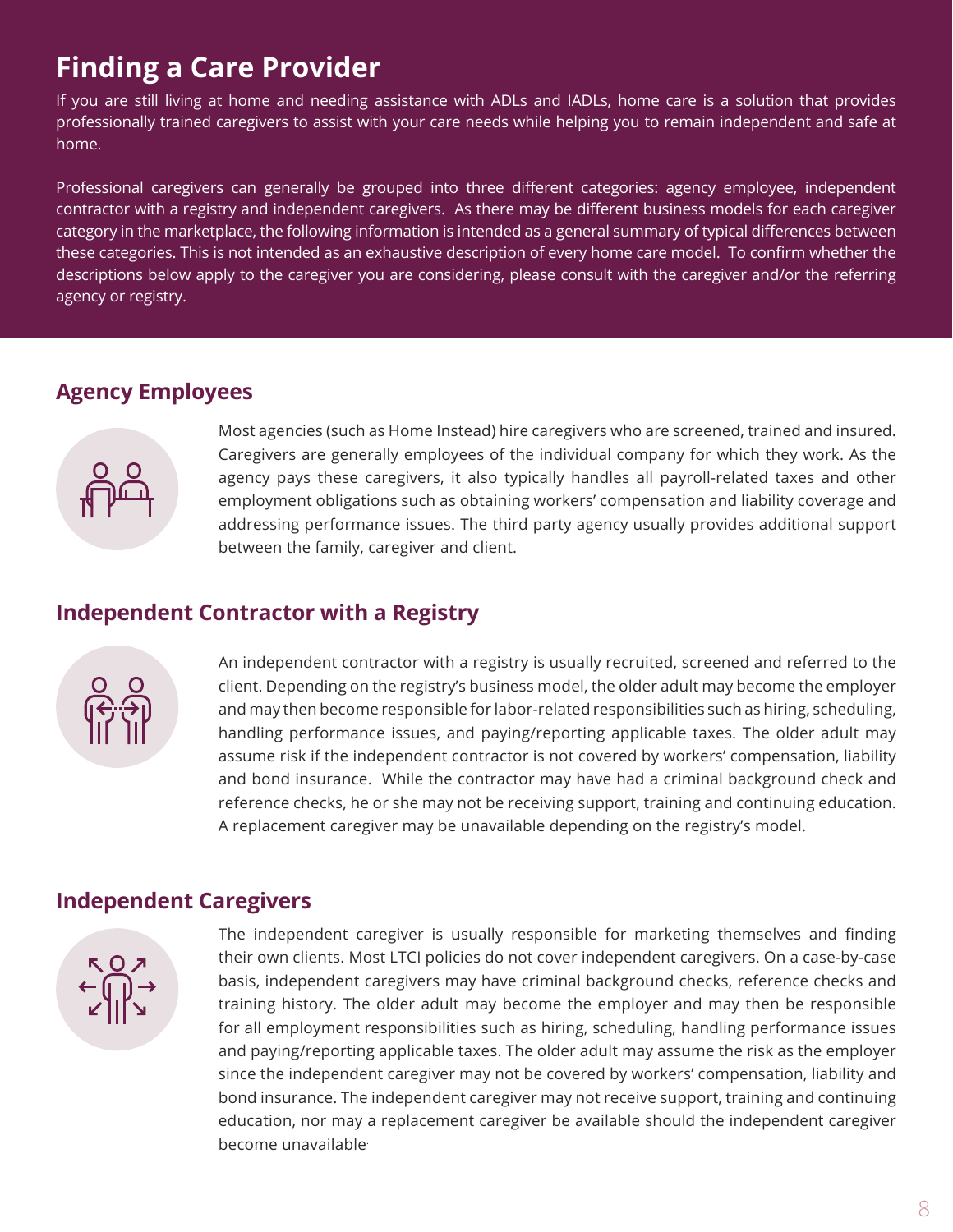## **The following, are the questions to ask each type of provider:**

- Is the individual an agency employee (recommended arrangement), an independent contractor with a registry, or are they working independently?
- Have the caregivers been trained? Do they receive ongoing training? By whom? Extent of training? Does this training include special dementia or Alzheimer's training?
- Have the caregivers undergone and passed a criminal background check and drug screening, and have personal references been secured on all caregivers?
- Are the caregivers bonded and insured? This means the company covers claims and insurance, so the home owner is not liable should something happen.
- Does the caregiver have workers' compensation coverage?
- Can you check references on the company?
- Does the agency or registry offer back-up / replacement caregivers?
- How much input will you have in selecting the caregivers?
- Who pays the caregiver and pays/reports any applicable taxes?
- What restrictions (if any) apply to the services provided? Hours of service? Lifting restrictions?
- How much flexibility will you have in setting a schedule for services? Who schedules the caregiver?
- How much notice does the agency or registry need to begin or cancel service?
- What is the cost of service including: Minimum hours of service per visit / week / month? Special overnight rates?
- Does the agency or registry maintain a quality assurance or supervisory program?
- What is the agency's or registry's communication plan to keep families informed?
- Is a service deposit required and, if so, how much is it?
- Does the home care agency or registry offer the personal care services the patient needs, like assistance with bathing, dressing, and using the bathroom?
- Are patients' special needs accommodated?

## **I know what type of care I need, now what?**

Once you have determined the type of care that you need, it is best to fully understand the benefits of your policy and the eligibility criteria.

### **Questions you might consider asking your LTCI carrier to better understand coverage:**

- What services are covered?
- How much does the policy pay per day, week or month for each type of service?
- How long will the benefit last?
- Does the policy ever expire? Is there a maximum lifetime benefit?
- Does the policy have a maximum length of coverage period for each service?
- What are the terms of the elimination period? In other words, how many days must I wait before benefits begin for the different types of services? Do I pay for the services out of pocket during the elimination period? Is there a buyout fee for the elimination period?
- How is cognitive impairment such as Alzheimer's disease or dementia covered?
- Does the policy require an assessment, physician referral, prior hospital stay or other prerequisites for benefits to kick in?
- Does the policy have an alternate plan of care provision or exchange benefit?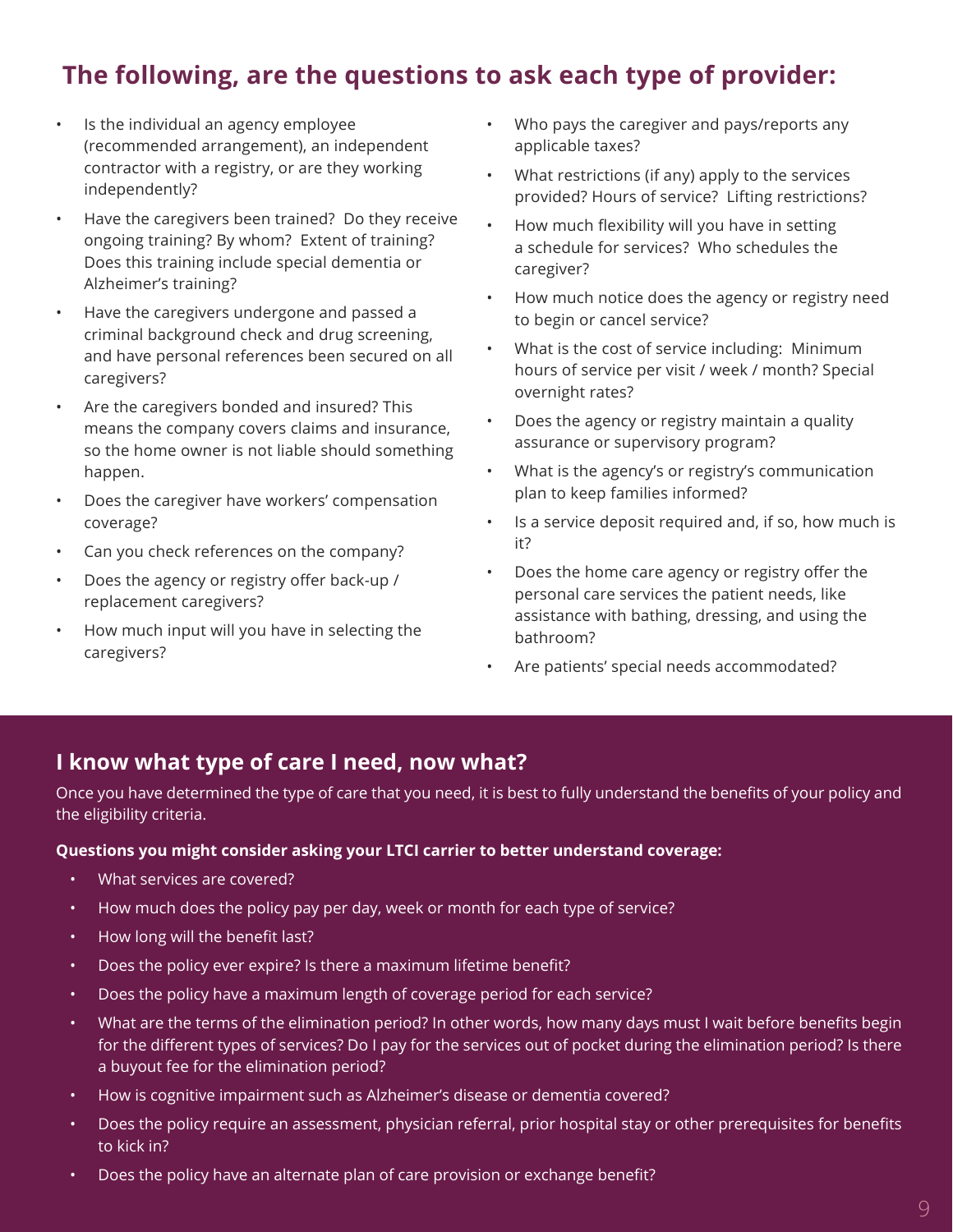## **Informing Care Provider That You Have A Long-term Care Policy**

Once you have selected the provider for your long-term care needs, it is best to inform them of your LTCI policy. There is often times a good deal of paperwork that the care provider will need to supply in order to help you initiate the claim. In some cases the care provider may initiate the claim; in other cases, you or a family member may be responsible for initiating the claim.

## **The Billing Process**

It is important to clearly communicate with the care provider about LTCI payment. You want to be sure that you and the care provider fully understand the elimination period process and the possibilities of payment delays under your specific policy. This is important so that you and your family can plan for realistic cash flow and payments for care.

## **How Are Benefits Paid?**

LTCI policies generally pay benefits using one of three different methods: the expense-incurred method, the indemnity method, or the disability method.



### **EXPENSE-INCURRED METHOD**

This "reimbursement" method pays benefits only when the insured receives eligible services. The LTCI company determines benefit eligibility and if the claim is for eligible services. Any benefits are paid either to the insured or the provider. The coverage typically pays for either the expense or the dollar limit of the policy, whichever is less. Most policies bought today pay benefits using the expenseincurred method.



### **INDEMNITY METHOD**

For this method, the benefit is a set dollar amount. The benefit is not based on the specific services received or on the expenses incurred. Rather, the insurance company only needs to determine eligibility and if the policy covers the services being received. Once it makes that decision, the insurance company pays that set amount directly to the insured (up to the limit of the policy). This may also be called "daily" or "professional" indemnity.



### **DISABILITY METHOD**

This method only requires that the insured meet the benefit eligibility criteria. Once the insured has met the criteria, the full daily or monthly benefit is received, even if he or she is not receiving any paid long-term care services. This is also called "cash benefit."

## **Assignment of Benefits**

Your long-term care insurance policy is a contract between you and the insurance company. They pay you (until you assign benefits to the provider), which gives you control. Assignment of benefits can make your life easier once you are settled into a caregiving routine which you don't expect to change. Assignment of benefit allows the insurance company to pay your care provider directly. Keep in mind that most care providers will not accept Assignment of Benefits until you have met the elimination period and the LTCI insurance company has started paying.

Don't jump into an assignment of benefits if you think your care provider might change. If you make changes after you have assigned benefits, you would have to coordinate the stop of your initial assignment of benefits and have the benefits payable either to you, or to your new provider.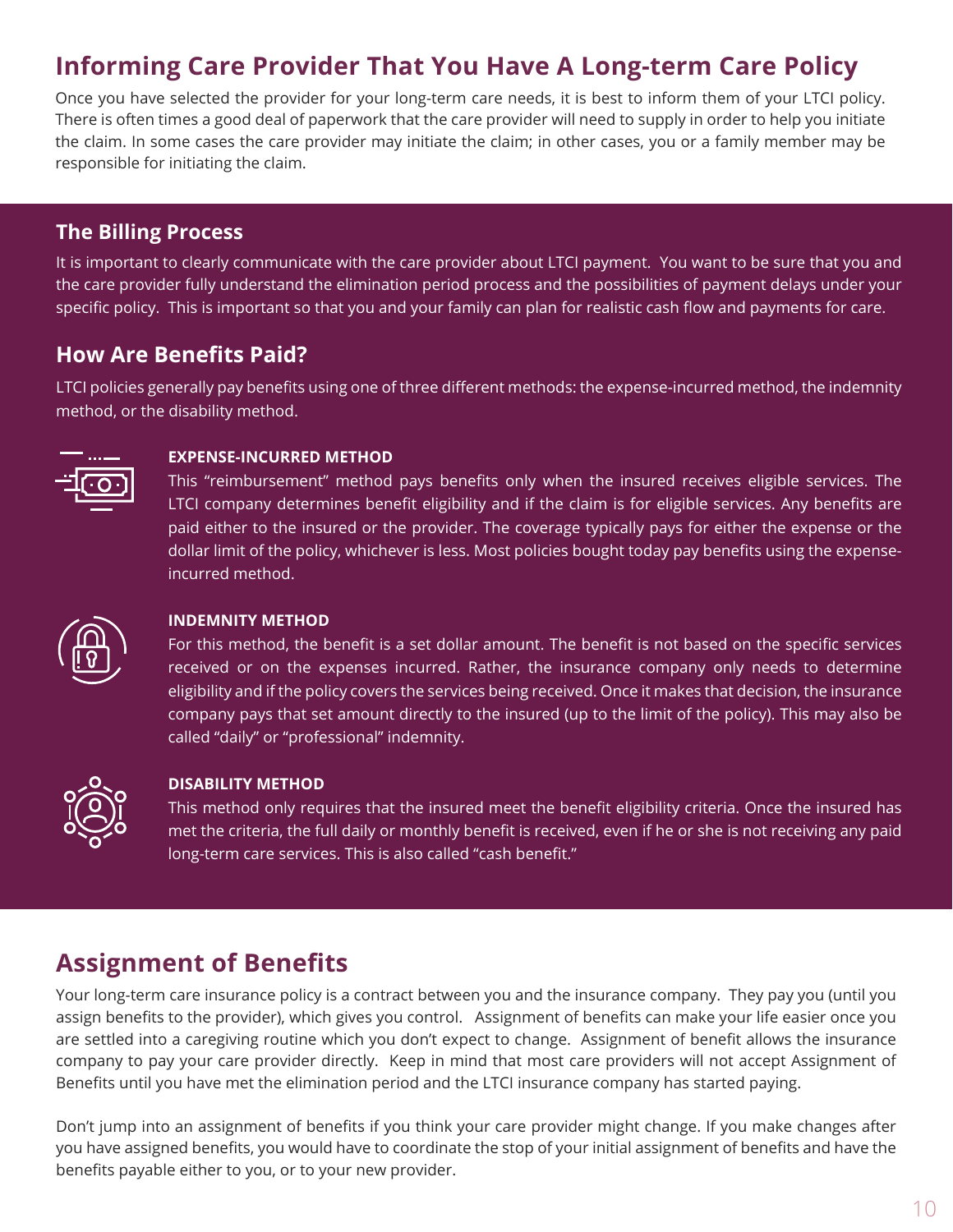## **What if My Claim is Denied?**

It is possible that your benefit claim could be denied. The two most common reasons are: A) the policyholder is not yet benefit eligible, or B) the care provider is not covered by the policy's definitions.

### **Denied Due to Benefit Eligibility**

In this case, seek to clarify the types of impairments and help needed; work with your health care provider to show in detail how the assistance or supervision needed meets the policy's benefit eligibility definitions.

### **Denied Due to Provider**

Provider eligibility is especially problematic for home care. If the initial claim filing is contested because the LTCI company does not view the provider as a qualifying provider, you may want to contact your LTCI company directly or designate a legal representative to work directly with the insurance company. When contacting the company, explain the care circumstances and your desire to use the provider's services. Read the policy's provider definition very carefully.

It may be that the language in your policy may specify that it only covers care from a "licensed" agency. This policy requirement often leads to potential issues if the provider is in a state that has no licensing requirement for the services they provide. Providing simple, clear documentation about the provider, what the provider does, and how the provider is viewed professionally by the state compared to licensed agencies, can present your case more effectively.

Look for "exception" language in the policy's definition of a covered home care agency. Some policies require an agency to be licensed only if mandated by the state. If applicable, work with the provider to document for the LTCI company that the provider satisfies the policy criteria.

Most policies have a provision for an "Alternate Plan of Care" (APoC) which allows for a negotiation regarding care providers. The insurance company has to agree, but an APoC may allow for the provider you want to use even if not explicitly covered.

## **Appeals Process**

If your LTCI claim has been denied, you may have the option to initiate an appeals process. You may consider reviewing your specific policy for the appeal terms. Then you may need to develop a letter of appeal which will explain why you are appealing the claim denial. This letter may need to be submitted in writing or, you may be able to initiate over the phone to the claims department; however most policies require you to make the appeal case in writing. It is best to follow the instructions outlined in the policy or the instructions from the claims department.

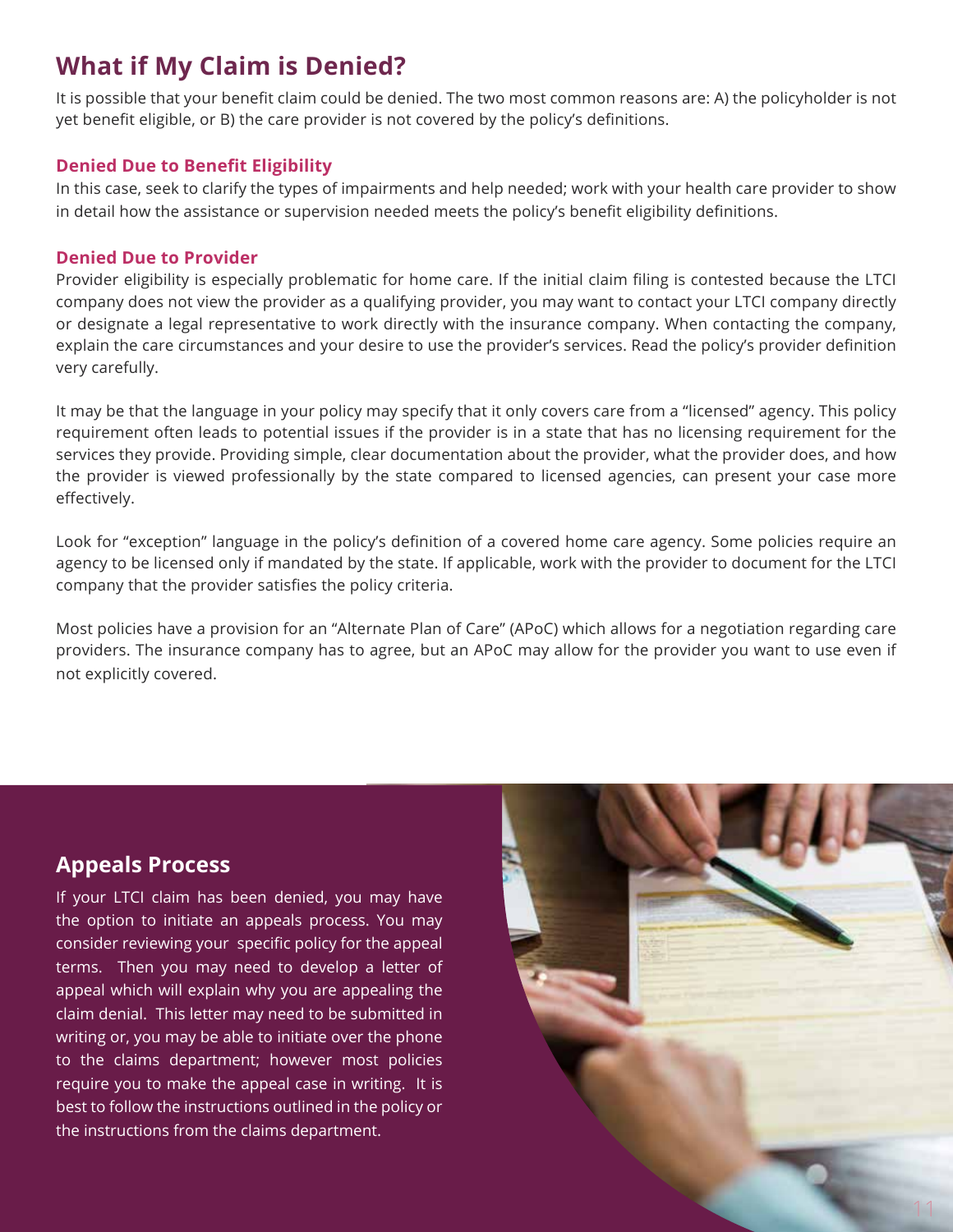## **Family Caregivers Support and Resources**

Your local Home Instead office provides support for the entire family. We offer family caregiver education in person and online at no additional cost. We give you practical tips for caring for your loved one, as well as yourself, and help you connect with other family caregivers to share your experience and find support. We invite you to visit the following websites to learn more.



## **Funding Solutions Guide**

#### [HomeInstead.com](https://www.homeinstead.com/contentassets/5365a3aea4e6434491db11e7de0035a5/hi_sp_funding_sollutions_guide_insides_digital.pdf)

When it comes to long-term care for aging adults, consumers have more choices than ever before. This guide can help older adults and their families determine which type of care is best and various ways to fund it.



### **Making Home Safer for Seniors**SM

[MakingHomeSaferForSeniors.com](http://MakingHomeSaferForSeniors.com)

This program provides a home safety checklist to ensure an older adult's home is safe from the pitfalls that could put them at risk for falls and injuries.



## **HelpforAlzheimersFamilies.com**

### [HelpforAlzheimersFamilies.com](http://HelpforAlzheimersFamilies.com)

The go-to website for families affected by Alzheimer's or other forms of dementia. Here you'll find: indepth learning resources, family caregiver training, a network of support, live chats with Alzheimer's and caregiving experts, and tools to locate service providers in your area.



### **Simple Meds®**

### [SimpleMeds.com](http://SimpleMeds.com)

Each month, all medications are pre-sorted into packets according to the day and time they should be taken. No need to juggle multiple prescription bottles or pill box organizers.



## **Stages of Senior Care**

### [StagesofSeniorCare.com](http://www.StagesofSeniorCare.com
)

This book will guide readers through the process of caring for your aging loved ones by providing a clear and practical presentation of the options, the pros and cons of each, the relative costs, what to look for, what to avoid, the pitfalls, how to pay for services and how to deal with family conflict and caregiver stress.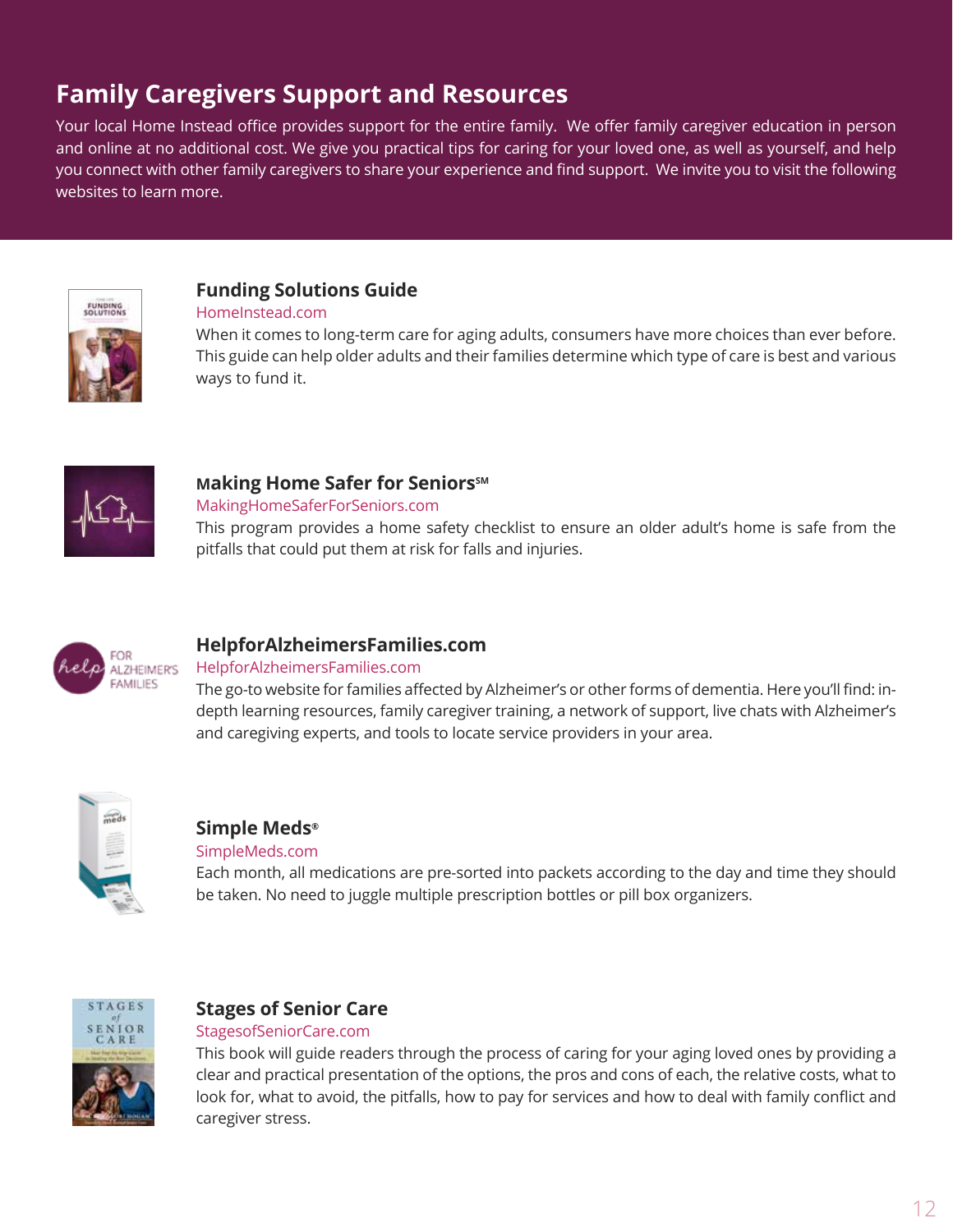### **Will I need long-term care in the future?**

It is hard to say whether or not you will need long-term care in the future. However, it is a known fact that 70% of Americans age 65 and older will need assistance at some point during their older years. It is also known that 40% of those 65 and older will need daily assistance. So the chances of you needing some sort of long-term care in the future are pretty good. It is also a possibility to need long-term care if you are injured and rehabilitating after a serious injury.

### **What does it cost?**

The cost of long-term care varies based on a number of factors including the level of care needed. But trends have shown the costs of long-term care is steadily increasing year over year. Even part-time home care can cost thousands a month.

### **Who pays?**

Many Americans have the misconception that government funding will cover their long-term care needs as they age. That is not the case for the majority of the population. Long-term care needs are generally paid for out of pocket or through a LTCI policy. Programs like Medicare and Medicaid are limited in what they will cover. Medicare covers skilled health care needs and some short-term rehab care (whether at home or in a facility). Medicaid has limited coverage for long-term care for those that cannot afford care or for those that spend down assets to qualify. Medicaid primarily pays for care in a nursing home.

## **Where can I get LTCI?**

There are several avenues to purchase LTCI. The most common is through your financial advisor. Your financial advisor may sell LTCI or can connect you with an agent who is a LTCI specialist. While not common, ask your employer if LTCI is available to you as an employee benefit.

### **What are the types of LTCI policies?**

There are now several ways to buy LTCI. The "traditional" type of coverage allows you to design the benefits you want, for example, how much daily or monthly benefit, the inflation increase percentage, the total benefit period or maximum pool of money, and the elimination period. You then pay an annual or monthly premium until you need coverage. These policies don't pay anything back if you never need care, but provide the most coverage for the premium spent. A new type of policy combines LTCI with a life insurance policy or an annuity. These "hybrid" or "combo" policies provide a death benefit or cash value return if you never need care, but are also more expensive.

### **Do premiums increase as you get older?**

Your premiums will not increase because of your age or deterioration in your health. Premiums are designed to stay level; however, from time to time, the insurance company may increase premiums for a whole class of policyholders.

### **What will LTCI cover?**

Benefits begin when a person needs assistance with certain ADLs or is cognitively impaired (typically caused by Alzheimer's or another dementia). Policies today cover home care, adult day care, assisted living, respite care and nursing home care.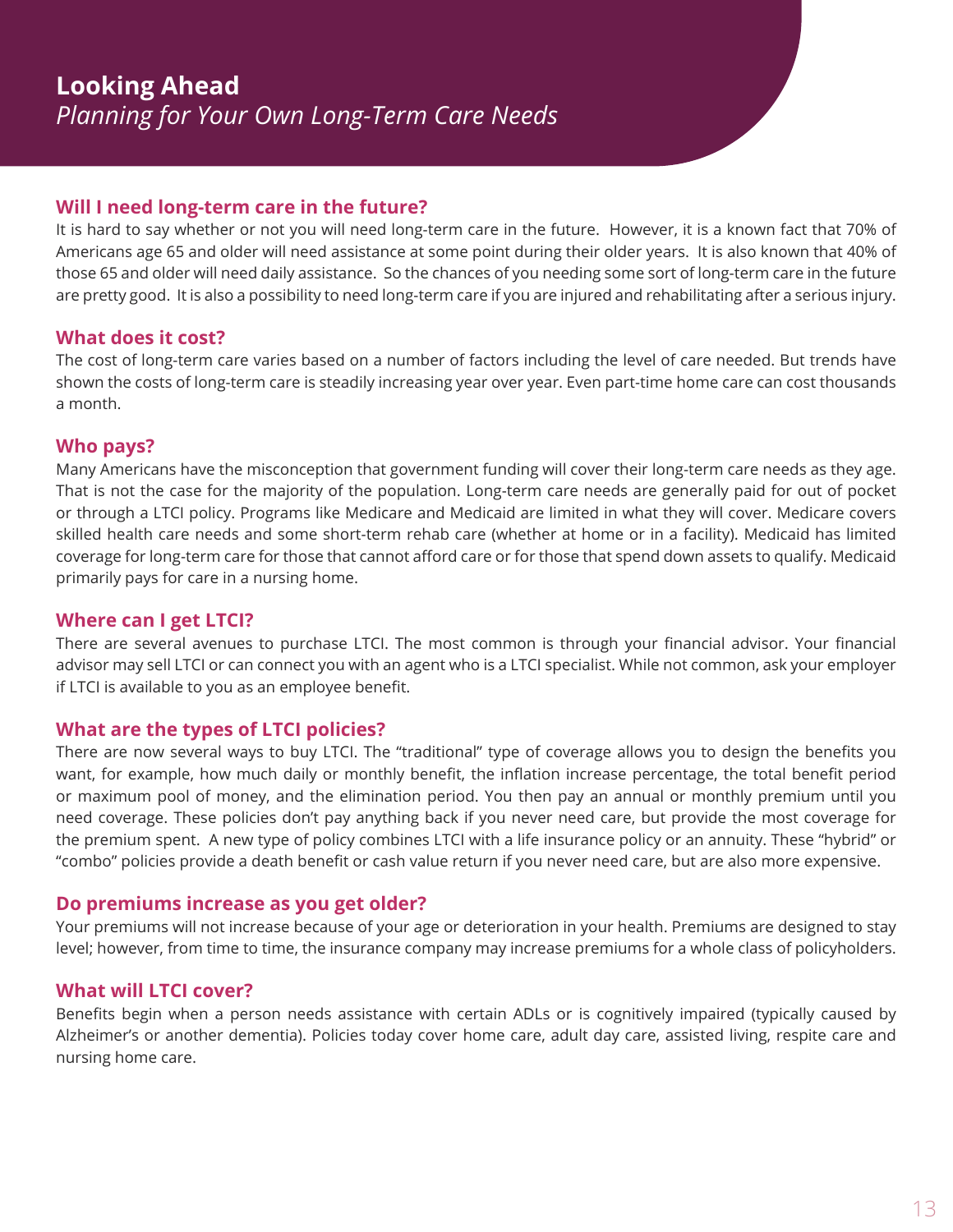## **What to know before you buy?**

#### **ELIGIBILITY**



If you are between the ages of 18-84 and are in reasonably good health, you may likely qualify for LTCI. The earlier you purchase the policy, the lower your premiums are likely to be. If you have a preexisting condition, it may be more difficult to qualify for care.

### **DURATION OR DOLLAR LIMITATIONS OF BENEFITS**



You may want to inquire about the maximum benefit of the policy. There may be a maximum daily dollar amount or a one-time maximum benefit period.

#### **RENEWABILITY**



All policies are guaranteed renewable which means they cannot be cancelled as long as you pay your billed premiums on time and as long as you have been truthful on your health application.

#### **NONFORFEITURE BENEFIT**



If you do happen to drop your coverage, many LTCI providers will offer some sort of benefit. They may return the premium in the form of cash or offer a shortened benefit period.

#### **WAIVER OF PREMIUM**



If you start to use your LTCI benefits, most policies waive, or forgive your premiums, but read the policy information carefully to see if there are any restrictions or exceptions such as during the elimination period or for home care.

#### **DISCLOSURE**



It is important to be truthful in your medical history as this helps the company to assess your eligibility. The company may have the right to deny coverage when filing a claim if you did not provide accurate health history.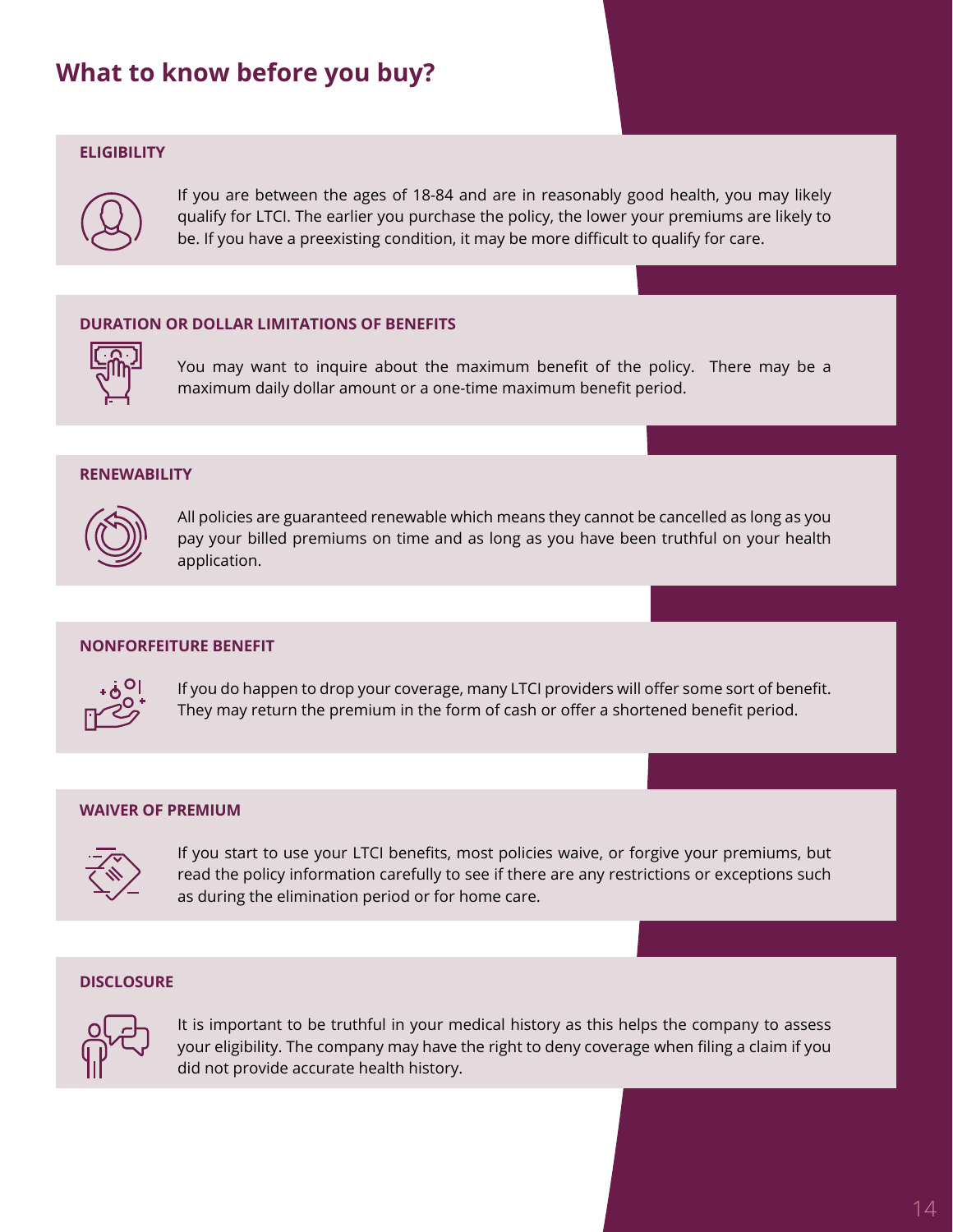## **LONG-TERM CARE INSURANCE GLOSSARY**

The following are common definitions typically found in long-term care insurance (LTCI) policies. As LTCI policies (and their specific definitions) and related state laws may differ, this Glossary is intended for general reference and educational purposes only. For any specific definition, the insured should consult his or her applicable LTCI policy.

#### **ACCELERATED DEATH BENEFIT**

A life insurance policy feature that lets the insured use some of the policy's death benefit prior to death. Newer life policies may offer ADB for LTC needs.

#### **ACCUMULATION PERIOD**

The period of time within which the *elimination period* must be satisfied. Not all policies have this limitation.

Example: A policy has a 90-day *elimination period* and an *accumulation period* of three-times the *elimination period*. The insured has 270 days within which to accumulate 90 days to satisfy the *elimination period*.

This provision is most important when a claim begins with home care as professional care is often not received daily, particularly in the early stages of a care need.

#### **ACTIVITIES OF DAILY LIVING (ADLs)**

These are the physical activities that policies use to measure the insured's ability – or inability – to take care of himself or herself. Every policy includes a list of ADLs and a definition of each. The most common LTCI ADLs are:

- Bathing
- Eating
- Dressing
- **Toileting**
- Transferring **Continence**

A few older policies added mobility (walking without assistance) which is generally not allowed under newer *tax-qualified policies* issued since 1997.

Most policies require the loss of at least two (2) ADLs for benefits to begin. Some may require only one, some three.

Not all policies list all six ADLs. Some only list five. Some older policies combined two ADLs into one, for example bathing and dressing. Generally, combined ADLs or an abbreviated list is more problematic for the client at claim time as it requires a greater degree of physical impairment before benefits begin.

The loss of an ADL is typically measured by the amount of help needed to perform it. That help can be measured as either "hands-on assistance" (more restrictive – a greater degree of loss) or "standby assistance" (more liberal – a lesser degree of loss).

#### **ALTERNATE PLAN OF CARE**

This is a contract feature offered by most LTCI policies. It allows the policyholder to negotiate with the insurance company to pay for a care service not explicitly covered by the contract. The client, the doctor and the insurance company must all agree. It is not a guarantee as the company has the right to refuse to participate. An alternate is typically approved only if it costs the company less than covered services.

#### **BATHING**

An *activity of daily living*. Bathing is the insured's ability to wash himself or herself, either in the tub, shower, or with a sponge. This includes the ability to safely get into and/or out of the tub or shower.

#### **BENEFIT PERIOD**

The benefit period begins on the first day that the insurance company begins to pay for the insured's care and ends when he or she no longer requires care or has reached the maximum benefits allowed by the policy.

Most policies do not limit benefits to a time period, but use the *benefit period* as a multiplier to produce a total *pool of money* For example, a \$100 daily benefit with a five (5)-year *benefit period*, produces a total dollar benefit of \$182,500. A *pool of money* policy does not end after five-years, but after the total benefit dollars are exhausted if longer.

#### **BENEFIT TRIGGERS**

These are the conditions an insured must meet before the policy pays benefits.

#### *The three most common triggers are:*

- 
- 1. Physical assistance as measured by a loss of ADLs<br>2. Supervision or assistance due to a cognitive impair Supervision or assistance due to a cognitive impairment
- 3. Medically necessary care

It is best to have a policy that pays when any one of the conditions is met. For example, policies requiring ADL limitations AND medical necessity are less likely to pay claims. Most policies written since 1997 do not include the "medical" trigger.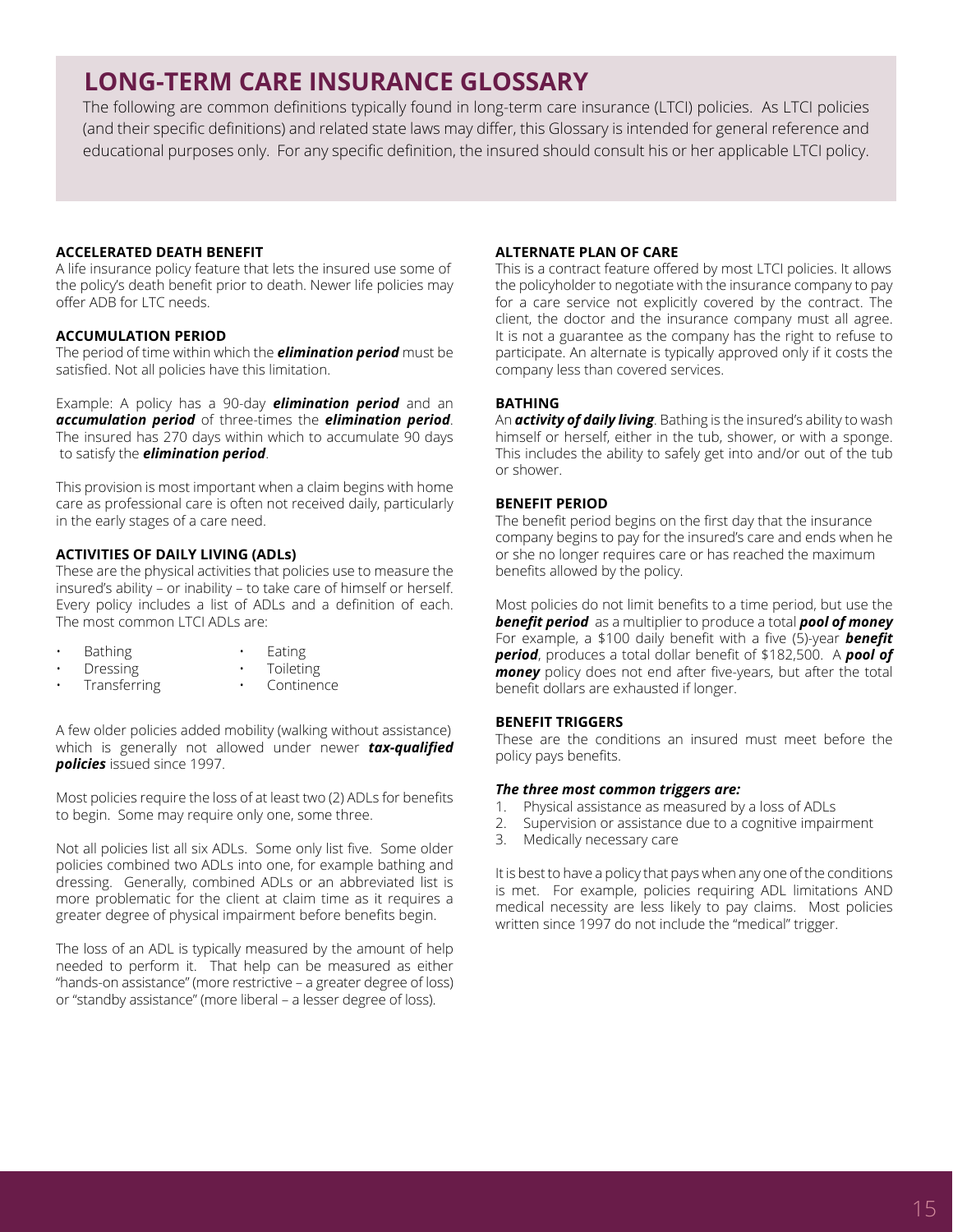#### <span id="page-15-0"></span>**CASE MANAGEMENT**

#### *Also called Care Coordination.*

Some policies may require or offer case management if the insured needs care. A case manager is chosen either by the insured, the insured's family or doctor, or by the insurance company. The case manager evaluates the insured's need for care and determines the best type of care for his or her situation.

Although insurers may seek to use case management to control costs, it can also be a benefit to the insured, since managers know what care resources are available in the community and can identify options that others may be unaware of.

#### **CASH BENEFIT**

A type of *indemnity* policy that pays the full contract benefit in cash, typically monthly, regardless of actual expenses incurred AND regardless of who provides the care, where or how often. While there must be a *written plan of care*, receipts are not required for cash benefit payments. This may also be called a "disability" type of LTCI.

Some policies only pay facility benefits on an *indemnity* basis, while paying home care as a *reimbursement*.

#### **CHRONICALLY ILL**

Tax-qualified LTCI policies written since 1997 require that an insured be certified as "chronically ill" by a licensed health care practitioner. This means the insured is unable to perform without substantial assistance at least 2 ADL's for a period of at least 90 days due to a loss of functional capacity or separately has a severe cognitive impairment requiring substantial supervision.

The 90-day ADL requirement is not a waiting period, but a certification based on an "expectation of care" that is intended to separate short-term needs where recovery is expected from on-going, chronic care needs.

#### **COGNITIVE IMPAIRMENT**

A deterioration or loss in mental capacity which requires continual supervision to protect the insured or others. It is commonly measured by impairment in the following areas:

- The insured's short term or long-term memory,
- The insured's orientation as to
	- 1. Person (who the insured is),
	- 2. Place (where the insured is),
	- 3. Time (day, date, and year), and
- The insured's deductive or abstract reasoning.

#### **CONTINENCE**

An *activity of daily living*. The ability to control urinary and/or bowel function with a proper degree of hygiene.

#### **COORDINATION OF BENEFITS**

The practice of offsetting or paying benefits only after any other insurance or government agency has made payment. Most policies will coordinate with Medicare and workers' compensation to avoid double-payment for the same service. Most policies do not coordinate with other LTCI policies unless written by the same carrier. (Note that under Medicaid, LTCI benefits are considered a form of income available to offset Medicaid's responsibility.)

#### **COINSURANCE**

Also called co-payment is a percentage of the cost of care that the policyholder must pay on every expense. A typical *coinsurance* rate is 20% meaning that, for every dollar spent on care, the policy will only reimburse \$0.80.

#### **CUSTODIAL CARE**

Helps with ADLs or *cognitive impairment*. It is given by people without medical training, but who may have training as an "aide." Custodial care may involve preparation of meals, help with managing medicines, and other routine activities as well. Custodial care can be given in nursing homes, assisted living facilities, adult day centers, or at home.

Most LTCI policies pay for custodial care in an approved facility and at the insured's home.

#### **DAILY BENEFIT AMOUNT**

 Also called the benefit level. May be expressed as a daily or a monthly amount. This is the maximum amount a policy will pay for a day (or month) of care. The daily benefit may be higher for nursing home care than for home care and is often limited to the amount charged for the care.

#### **DEDUCTIBLE**

An amount not paid by insurance, usually specified as a dollar amount. It is the amount the insured pays out of pocket before the insurer begins payment of an insurance claim.

For LTCI insurance, the deductible is usually the number of days of care the insured pays for before the insurer begins paying (see *elimination period*).

#### **ELIMINATION PERIOD**

This is the policy's "deductible." It is usually expressed as a number of days, but some older policies set a total dollar amount that must be spent before benefits begin. It is the time between when the insured meets a benefit trigger and begins receiving care and when the policy begins paying benefits. Typical options include 20, 60, 90 or 100 days. It may be as long as 180 or 365 days.

The shorter the elimination period, the sooner the policy begins paying benefits and typically the more expensive the policy. The period may be different for nursing home care and home care. Newer policies generally only require the *elimination period* to be satisfied once; older policies may require a new period for separate periods of care.

#### **EXPENSE INCURRED METHOD**

Also known as reimbursement. Once there's an expense for an eligible service, the insurer pays benefits either to the insured or his or her provider. The coverage typically pays either the amount of the expense or the policy's dollar limit, whichever is less. Most policies sold today use the reimbursement expense incurred method.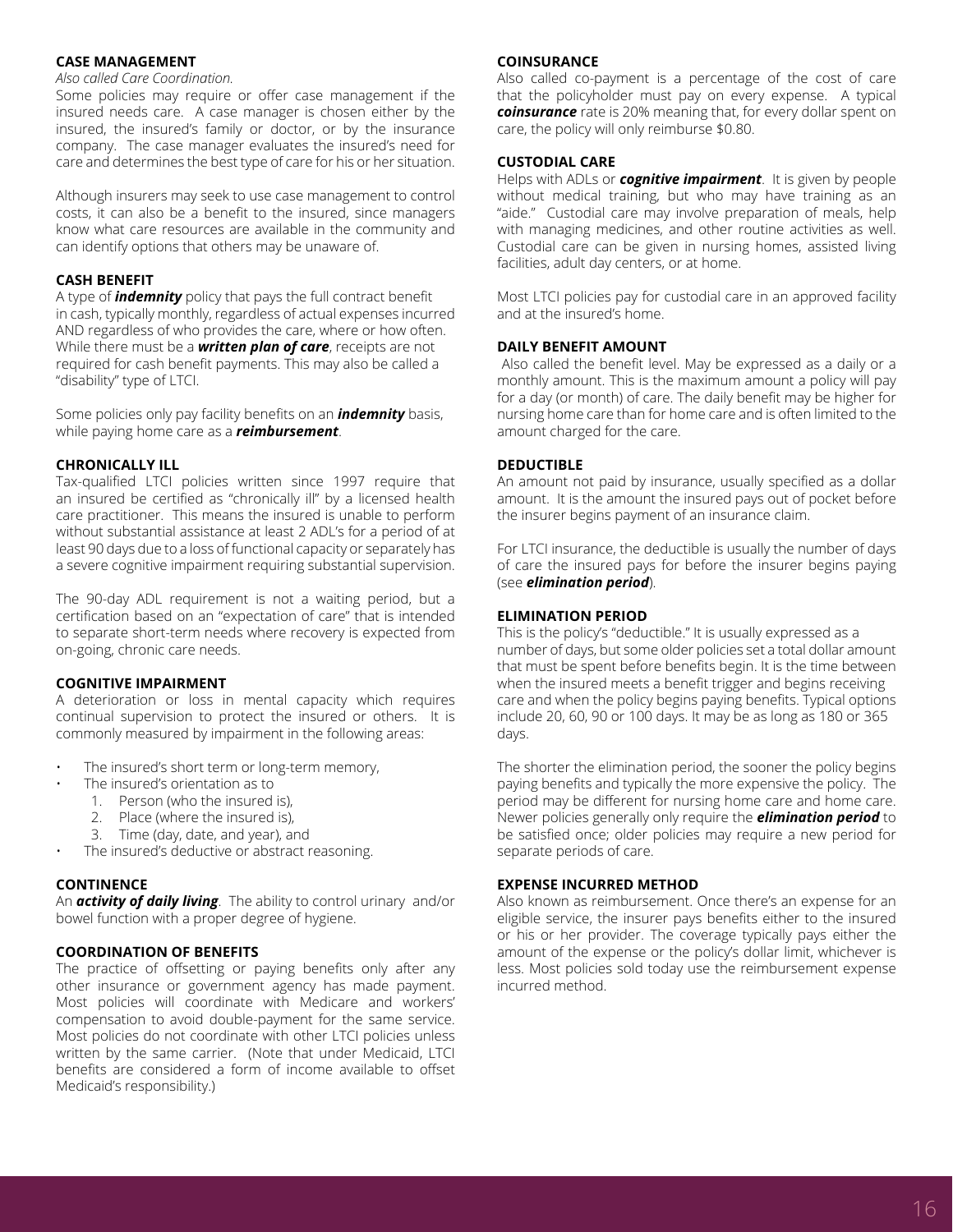#### **EXCLUSIONS**

All policies specify certain situations in which they will not pay benefits. These usually include care:

- required by war or act of war
- for intentionally self-inflicted injury
- paid by the government (other than Medicaid)
- for which no charge is made in the absence of insurance
- due to alcoholism or drug addiction

Other exclusions frequently used are for care:

- received outside of the United States
- provided by a family member.

#### **GRACE PERIOD**

This refers to how many days after the insured's premium remains unpaid that the policy will remain in effect. The standard grace period is 31 days. This means that the insured has 31 days after the premium due date to make the payment without any lapse of coverage.

#### **GUARANTEED RENEWABLE**

The insurance company cannot cancel the insured's policy for any reason except for not paying the premiums. The policy provisions also can not be changed by the company. If a policy is guaranteed renewable, it states this explicitly, usually on a coverage page.

All LTC policies issued since 1993 are now guaranteed renewable. If not, the company is not obligated to continue insuring the insured.

Guaranteed renewable does not mean that the premiums are guaranteed. Premiums can increase. It is the coverage that is guaranteed as long as premiums are paid on time.

#### **HANDS ON ASSISTANCE**

This is the physical assistance of another person, without which the disabled individual would be unable to perform an ADL.

#### **HIPAA**

 The Health Insurance Portability and Accountability Act of 1996 went into effect on January 1, 1997. HIPAA established specific federal requirements that a long-term care insurance policy must meet to be "tax qualified." Tax qualified policies' benefits are generally received income tax free and premiums may be deducted as medical expense. All policies issued before 1/1/1997 were grandfathered and are considered tax qualified. Policies issued after 1/1/1997 must explicitly state on the coverage page if it is tax qualified or not.

#### **HOME HEALTH AIDE**

A health worker employed by a home health agency or working as an individual, who provides help at home with *activities of daily living*, cognitive impairment and, in some cases, homemaker or companion services.

#### **HOME HEALTH CARE**

This is care provided by an agency or individual and can include services provided by a nurse, home health aide, nutritionist, or occupational, speech, respiratory, or physical therapist. It does not usually cover services provided by members of the insured's family, special companions, or homemakers.

Home health care is not covered by all insurance companies. When it is offered, the services may be covered as part of the long-term care policy, an option or rider available with the policy, or a separate policy.

#### **INDEMNITY**

An indemnity benefit is a fixed amount paid when care is received, regardless of the cost of care.

A policy with a \$100 daily indemnity benefit will pay \$100 for each day any covered care is received no matter what the actual charges are. "Daily" or "professional" indemnity benefits require that some paid "professional" care be received.

#### *See also cash benefit.*

#### **INFLATION PROTECTION**

Because long-term care costs can be expected to rise in the future, policies provide protection or benefit increase options that increase the maximum daily benefit and the total lifetime benefit each year.

Usually the buyer can choose between simple and compound increases. Simple increases add the same dollar amount to the daily benefit each year, typically 3-5% of the original benefit.

Compound inflation protection increases the benefit by a percentage of the current benefit, again 3-5%. Because price inflation is a compound effect, compound protection is more likely to keep up with the cost of care in the long run.

Guaranteed purchase options allow the insured to increase the benefit in future years for an additional premium. Often the option expires if it is not accepted in two or three successive years.

Capped increases may also be offered, such as compound inflation with a two-times cap. This means that increases stop when the benefit reaches twice the original benefit. Alternatively, increases may stop after 10 years, 20 years, or some other defined period.

#### **IN-FORCE COVERAGE**

A policy that is active / has not lapsed.

#### **INFORMAL CARE**

Care provided by family or friends. Some LTCI policies provide limited benefits for informal care. Whether benefits are available may depend on the relationship of the caregiver to the insured, and on whether the caregiver lives with the insured. Some policies will pay a one-time expense for an informal caregiver to receive training to more safely and effectively take care of the insured.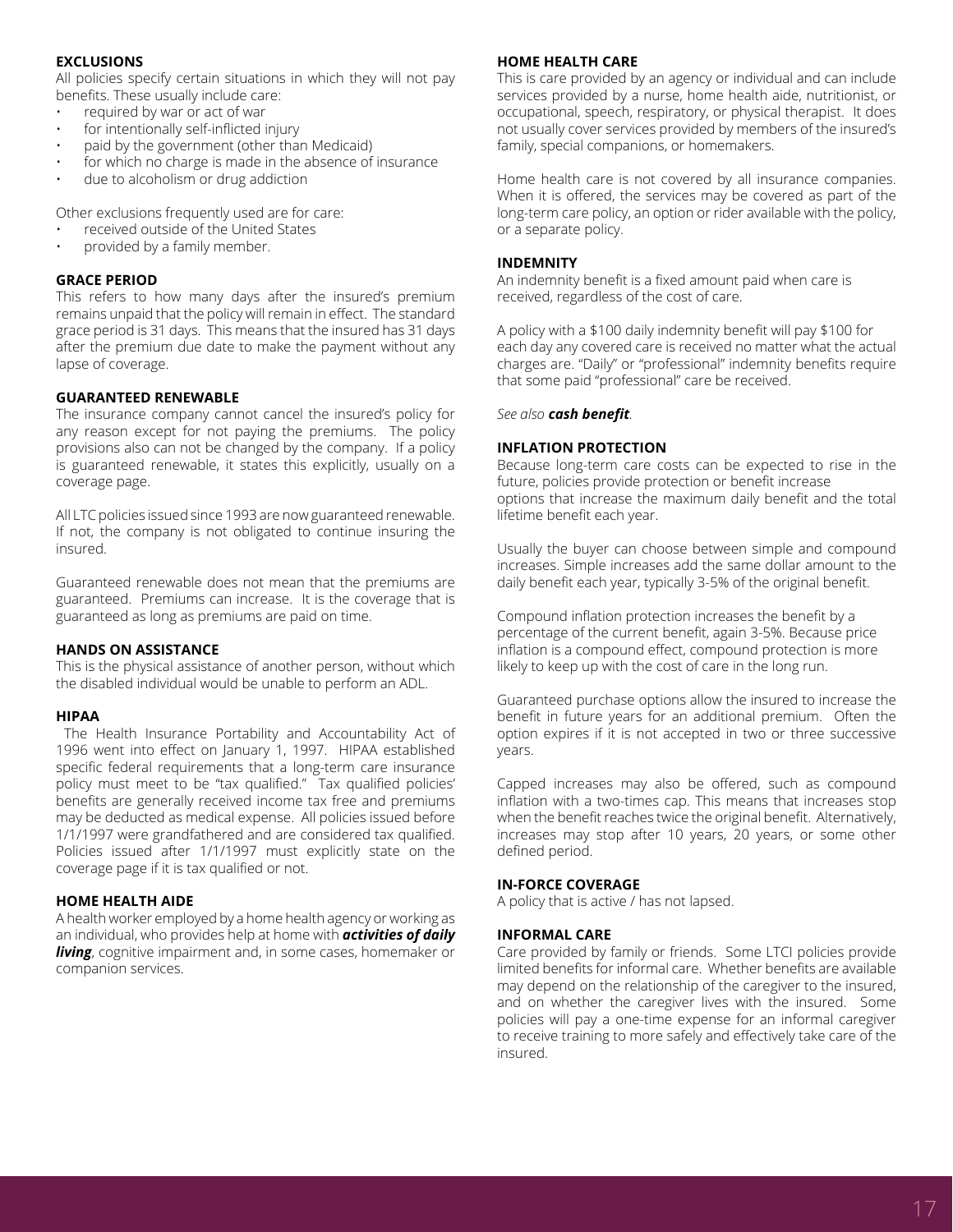#### **INSTRUMENTAL ACTIVITIES OF DAILY LIVING (IADLs)**These

are activities such as using a telephone, shopping, traveling outside the home, taking medications, managing money, preparing meals, doing housekeeping and laundry. Persons unable to perform one or more of these without assistance are said to have an IADL limitation.

These limitations may be early warnings of disability requiring long-term care, and evidence of IADL limitations may be used in the underwriting process to deny insurance to an applicant.

IADL assistance does not qualify a person for benefit to begin, but once eligible (based on ADL or *cognitive impairment*) most policies will pay for IADL services. These are usually called "homemaker services."

#### **LIFETIME LIMIT**

Most insurance companies set a limit on the amount of benefits that a policy will pay, unless it is an "unlimited" policy. These limits are set in terms of either years or dollars, but not both.

#### **MEDICAL NECESSITY**

A benefit trigger on older policies. This is usually defined as care provided in accord with "accepted standards of medical practice" which is required by the insured's condition, is specified by a "plan of care" written by a doctor or other health professional, and which is not solely for the convenience of the insured or care provider.

Some insurers accept the insured's doctor's statement that care is medically necessary, while others may review the claim and make their own decision as to whether the care is medically necessary.

#### *See also benefit triggers.*

#### **MENTAL/NERVOUS DISORDER**

Refers to a mental or emotional disease or disorder of any kind that does not have an organic origin.

Both Alzheimer's disease and most other forms of dementia are considered organic in origin; since 1993 all insurance companies cover these and it should say clearly that "Alzheimer's disease, senile dementia and other organic brain disorders" are covered by the policy.

Many insurance policies will not cover "non-organic" mental and nervous disorders and disorders due to alcohol or drug related problems.

#### *See the policy's exclusions.*

#### **OUTLINE OF COVERAGE**

This is a marketing outline with very basic, mandated disclosures about the policy. It is not an acceptable claim evaluation tool.

#### **PER DIEM**

### A daily *indemnity* benefit.

**PHYSICAL IMPAIRMENT** Loss of (or need for help with) functional *activities of daily* 

*living*.

#### **POOL OF MONEY**

This usually refers to an insurance policy's maximum benefit that can be used for any combination of home/community care and facility care, up to a specified maximum dollar amount.

#### **PRE-EXISTING CONDITION**

Any illness or disorder for which the insured received treatment during a specified period of time – typically 6 to 12 months before the policy became effective. These conditions are then not covered for a defined period of time after the effective date – typically also 6 to 12 months. Policies that require medical underwriting do not impose a pre-ex limit.

#### **PRIOR HOSPITALIZATION**

Early LTC policies would only pay for nursing home care if the insured had just been hospitalized, and they would only pay for home care if the insured had been hospitalized or in a nursing home recently.

If you start to use your LTCI benefits, most policies waive, or forgive your premiums, but read the policy information carefully to see if there are any restrictions or exceptions such as during the elimination period or for home care.

#### **REIMBURSEMENT**

The standard way that most policies pay for long-term care. The insured or a care provider submits a claim for the charges for care delivered, and the claim is paid up to the daily or monthly maximum specified in the policy.

A policy might pay "usual and customary charges" for care services rather than actual charges. In this case reimbursement is likely to be lower than actual charges incurred.

#### *See also indemnity and cash benefit.*

#### **REINSTATEMENT**

If an insured lets his or her policy lapse by not paying premiums, and later decides to reactivate it, the insurer may allow him or her to do so or may refuse. If allowed to reinstate the policy, he or she may have to reapply with a new medical review.

#### **RESPITE CAR**

**E**This is care provided by a paid caregiver as a replacement to care the insured usually receives at home from a relative or friend. Respite care is provided to give relief to the person who normally cares for the insured without charge at home.

#### **RESTORATION OF BENEFITS**

A policy may reinstate benefits the insured has used, after he or she has not needed care for a prescribed period, usually 180 days. Example: an insured with a 3-year policy received benefits for 1 year, and then needed no care for 6 months. The policy then "gives back" the year, and the insured again has 3 years of coverage to use.

Restoration of benefits may apply to facility care only, may be included in the base policy, or may be an optional rider. In some cases only a percentage of the benefit amount used is restored.